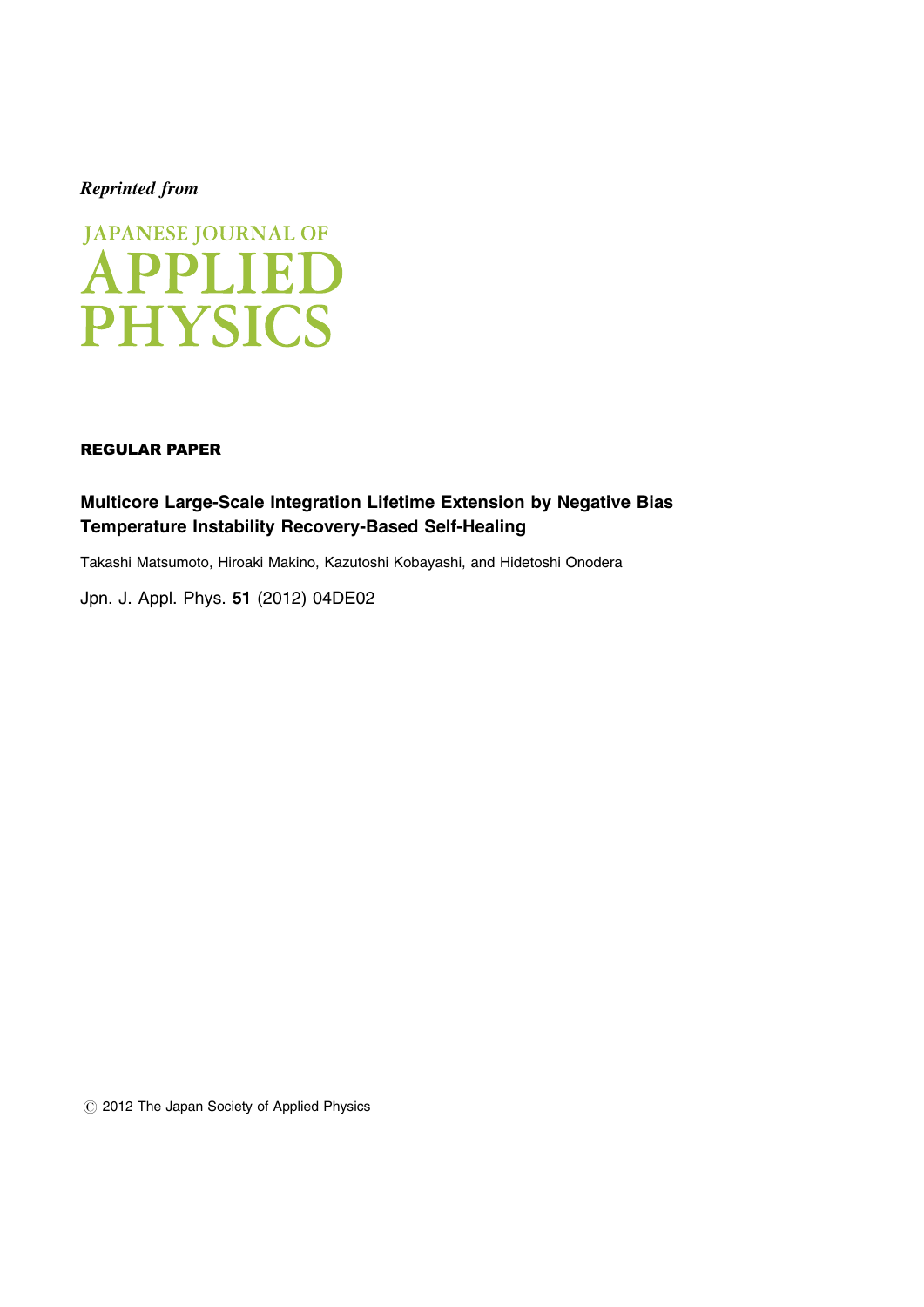Japanese Journal of Applied Physics 51 (2012) 04DE02 [DOI:](http://dx.doi.org/10.1143/JJAP.51.04DE02) [10.1143/JJAP.51.04DE02](http://dx.doi.org/10.1143/JJAP.51.04DE02)

#### REGULAR PAPER

## Multicore Large-Scale Integration Lifetime Extension by Negative Bias Temperature Instability Recovery-Based Self-Healing

Takashi Matsumoto<sup>1\*</sup>, Hiroaki Makino<sup>1</sup>, Kazutoshi Kobayashi<sup>2,3</sup>, and Hidetoshi Onodera<sup>1,3</sup>

<sup>1</sup>Department of Communications and Computer Engineering, Graduate School of Informatics, Kyoto University, Kyoto 606-8501, Japan <sup>2</sup>Department of Electronics, Graduate School of Science and Technology, Kyoto Institute of Technology, Kyoto 606-8585, Japan <sup>3</sup>JST, CREST, Kawaguchi, Saitama 332-0012, Japan

Received September 26, 2011; accepted December 12, 2011; published online April 20, 2012

We propose a multicore large-scale integration (LSI) lifetime extension method, which is based on negative bias temperature instability (NBTI) recovery-based self-healing and circuit parallelization. NBTI recovery is characterized by the recently proposed NBTI sensor with 400 ns measurement delay that measures the off-leak current of p-channel metal–oxide–semiconductor (PMOS) transistors. The circuit is fabricated in a commercial 65 nm complementary MOS (CMOS) technology. It is found that the recoverable component of the LSI performance characterized by the off-leak current remains almost constant after repeatedly adding NBTI stress. The NBTI stress corresponds to circuit operation for several years at room temperature and a nominal operating voltage. It is also found that the amount of NBTI recovery can be tuned by the relaxation time in a real application, and it follows log t from 400 ns to 3000 s. It is shown that for multicore LSI, by recovering one of the  $n + 1$  cores, the n-core LSI system does not stop and the lifetime can be extended by NBTI recovery. For the first time, transforming silicon area into LSI reliability is shown to be a promising and realistic concept for the ever-shrinking CMOS technology.  $\oslash$  2012 The Japan Society of Applied Physics

#### 1. Introduction

Designing reliable systems has become more difficult in recent years. In addition to conventional problems such as transistor leakage, the degradation and variation of transistor performance have a severe impact on the dependability of very large scale integration (VLSI) systems. $1-3$ ) Negative bias temperature instability (NBTI) is one of the strongest reliability concerns for complementary metal–oxide– semiconductor (CMOS) circuits. $4-15$  A remarkable phenomenon regarding NBTI is that the degraded performance of a p-channel metal–oxide–semiconductor (PMOS) transistor recovers when the bias temperature stress applied to the gate oxide is removed or relaxed. $6$  In this paper, we describe a multicore LSI lifetime extension method. In the following, it is shown that LSI lifetime is extended by combining NBTI recovery and circuit parallelization. It is a crucial step for this lifetime extension method to clarify the amount of NBTI recovery. Thus, we characterize NBTI using an NBTI sensor with a very short measurement delay  $(400 \text{ ns})$ .<sup>[16\)](#page-3-0)</sup> It is generally believed that the measurement delay is set as short as  $1 \mu s$  to prevent NBTI recovery for a correct NBTI characterization.<sup>[7\)](#page-3-0)</sup> It is also shown for the first time that transforming silicon area into LSI reliability is a promising and realistic concept for the ever-shrinking CMOS technology. $17$ 

#### 2. Lifetime Extension by NBTI Recovery

Figure 1 shows a typical synchronous circuit structure where a logic path exists between two registers. The impact of the reliability of transistors that construct the synchronous circuit has increased in recent years. NBTI is one of the major concerns for the recent transistor reliability that is related to a physical property of a very thin gate oxide insulator. When transistors degrade owing to NBTI, the propagation delay of combinational logic increases. The correct operation of a register may not be guaranteed. Furthermore, the timing of registers that is generated by a clock tree may be skewed. As a result, owing to NBTI degradation, the circuit does not operate correctly or does



Fig. 1. (Color online) Typical synchronous circuit structure.



Fig. 2. (Color online) Degraded LSI performance can be recovered by NBTI recovery that leads to LSI lifetime extension.

not reach the lower limit of LSI performance. Figure 2 shows that LSI performance degrades with time and finally reaches its lifetime, for example, 10 years, which is defined by the lower limit of LSI performance. If LSI performance is recovered by NBTI recovery, its lifetime can be further extended, as shown in Fig. 2. As shown in  $§4$ , NBTI degradation under normal operating conditions is a gradual process, whereas NBTI recovery is a fast process. Thus, the recovery time is very short in Fig. 2. As a result, it is a crucial step for this lifetime extension method with NBTI recovery to clarify the amount of the NBTI recoverable component shown in Fig. 2. The nature of the recoverable component is clarified with measurement results in  $§4$ .

E-mail address: tmatsumoto@vlsi.kuee.kyoto-u.ac.jp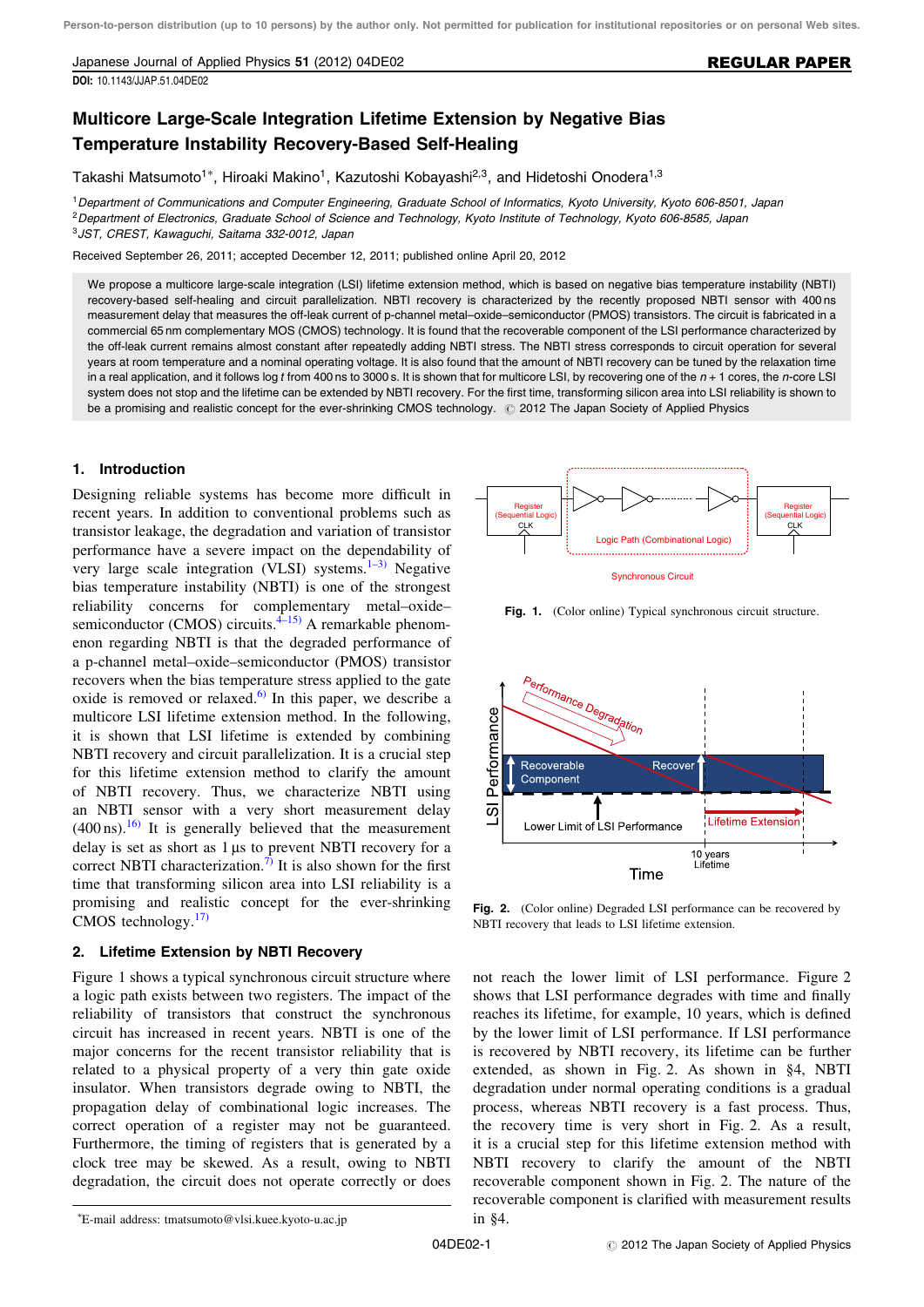#### Jpn. J. Appl. Phys. 51 (2012) 04DE02 T. Matsumoto et al.



**Fig. 3.** (Color online) An example of  $(n + 1)$ -core LSI  $(C_1 - C_{n+1})$ operation is shown. Shortly before  $C_1$  reaches its lifetime at  $t = t_1$ ,  $C_1$ becomes the recovery mode, and  $C_{n+1}$  becomes the active mode. By recovering one of the  $n + 1$  cores, the *n*-core LSI system does not stop and the lifetime can be extended by NBTI recovery.

#### 3. Multicore LSI Lifetime Extension

The recent scaling of the CMOS device leads to circuit parallelization or multicore architecture in many applications.[18\)](#page-3-0) Conventionally, yield is improved, power is decreased, and the hot spot on a die is decreased by circuit parallelization. For example, it is described that with the continuing trend of the denser technology through scaling, a new degree of freedom in architectural design has been made possible, in which silicon area can be traded off against power consumption.<sup>[19\)](#page-3-0)</sup>

In this paper, we describe for the first time that transforming silicon area into LSI reliability is a promising and realistic concept for the ever-shrinking CMOS technology. Figure 3 shows the  $(n + 1)$ -core LSI  $(C_1 - C_{n+1})$ . It is a homogeneous  $(n + 1)$ -core LSI, and one core is always set to the sleep mode (or NBTI recovery mode). It is assumed that each core reaches its lifetime at a different time because of the process variation and different workload. When one core reaches its lifetime faster than any other cores, this core is set to the sleep mode instead of the previously recovered core, and the previously recovered core is set to the active mode. For example, shortly before  $C_1$  reaches its lifetime at  $t = t_1$ , C<sub>1</sub> becomes the recovery mode, and C<sub>n+1</sub> becomes the active mode. Thus, this LSI keeps n-core circuits active. As a result, by recovering one of the  $n + 1$  cores, the *n*-core LSI system does not stop and the lifetime can be extended to the "true lifetime" in Fig. 3 by NBTI recovery [originally, the lifetime is only  $t_1$  for *n*-core  $(C_1 - C_n)$  LSI]. The recovery time is at most  $1 h$ , as shown in §4. Furthermore, both  $C_1$  and  $C_{n+1}$  operate under the same workload for a short time (around  $t = t_1$ ) so as not to stop LSI operation when cores are exchanged.

### 4. NBTI Characterization Results

Quantitatively clarifying the amount of the recoverable component shown in Fig. 2 is a crucial step for lifetime extension. Recently, we have proposed an NBTI sensor that can characterize NBTI with  $400 \text{ ns}$  measurement delay.<sup>[16\)](#page-3-0)</sup> NBTI is characterized by the off-leak current of PMOS transistors. Because this circuit contains 2160 PMOS transistors under NBTI stress, an averaged nature of NBTI is obtained. This circuit was fabricated in a commercial



Fig. 4. (Color online) The off-leak current decreases with stress time compared with its initial value. The recoverable component shown in Fig. 1 measured using the off-leak current remains almost constant after repeatedly adding NBTI stress. The amount of the recoverable component is denoted by  $R_{\text{leak}}(t_y)$  for the stress time  $t_y$ .

65 nm CMOS technology. In this section, NBTI degradation and recovery measurement results obtained with this circuit are described. Figure 4 shows that the off-leak current decreases with stress time compared with its initial value that is also plotted in the same figure. The biases of 2160 PMOS transistors during the stress phase are  $V_{gs}$  =  $-2.2$  V,  $V_{ds} = 0$  V, and  $V_{sub} = V_s$ , and the biases during the measurement phase are  $V_{gs} = 0 \text{ V}$ ,  $V_{ds} = -2.2 \text{ V}$ , and  $V_{sub} = V_s$ . The stress temperature is 125 °C. The NBTI degradation rate of a one-year order nominal operating condition generally roughly corresponds to the order of 1%. When PMOS is stressed at  $V_{gs} = -2.2$  V and 125 °C as in Fig. 4, the stress time of 2000 s generally roughly corresponds to one-year order circuit operation at room temperature and a nominal operating voltage. After adding this 2000 s NBTI stress to a DUT, the off-leak current decreases to about half of its fresh value. After sufficient recovery, the off-leak current of the same DUT is again measured, and it is found that the off-leak current almost recovers to its fresh value, as shown in Fig. 4. This DUT is further repeatedly stressed under the same stress condition, and it is found that the initial off-leak current always recovers to its fresh value, as shown in Fig. 4. This means that the recoverable component shown in Fig. 2 measured using the off-leak current remains almost constant after repeatedly adding NBTI stress. The amount of the recoverable component is denoted by  $R_{\text{leak}}(t_v)$  for the stress time  $t_v$ . In a real application, there may not be sufficient time to recover. Figure 5(b) shows that NBTI recovery clearly follows  $\log t$  from 400 ns to 3000 s. This is because the time constants of positively charged defects are log-uniformly distributed in PMOS devices.<sup>[20\)](#page-3-0)</sup> More details are described in ref. [16.](#page-3-0) By modeling the recovery behavior shown in Fig. 5(b), the amount of NBTI recovery can be tuned by the relaxation time in a real application. Figure 5(a) shows the NBTI degradation measurement result, and we can predict the degradation on the basis of the power law behavior. Figure 6 shows the proposed LSI lifetime extension method by utilizing the recoverable component measured as in Fig. 4. In Fig. 6,  $R(t)$  is the recoverable component and  $P(t)$